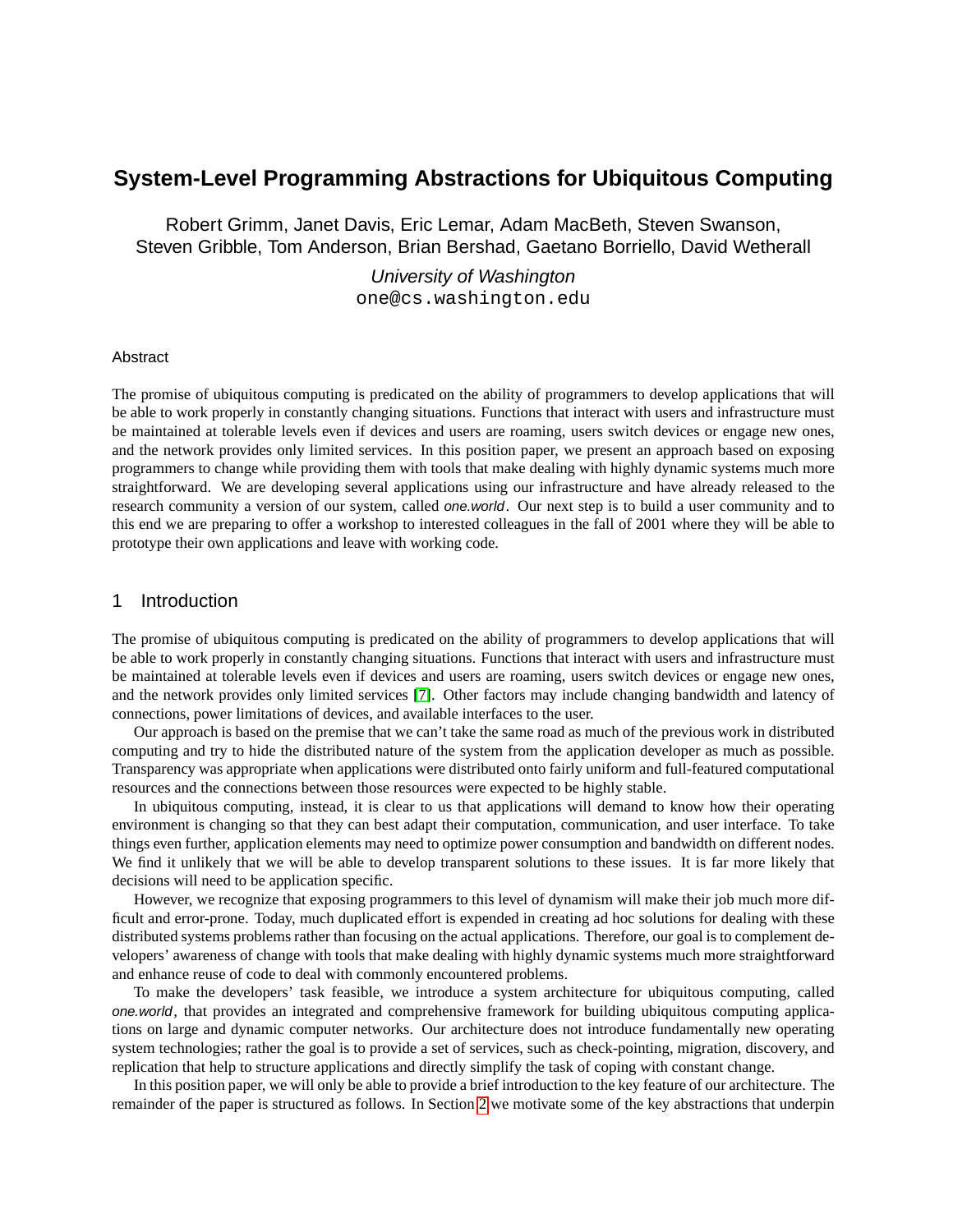our system. Section [3](#page-1-1) provides an overview of the services currently provided by our architecture and what we are planning for the immediate future. Section [4](#page-2-0) describes two of the applications we are building with one.world, one of which is already being deployed to end users. In Section [5,](#page-2-1) we discuss our future plans which include a workshop for interested colleagues to be able to develop their own ubiquitous computing applications using one.world.

### <span id="page-1-0"></span>2 Abstractions

Three principal abstractions form the foundation of one.world. They capture two important aspects of ubiquitous computing applications, including: (1) the need for strong decoupling between code and data for purposes of composition and (2) the hierarchical encapsulation of code and data for purposes of migration.

First, tuples provide a common data format and simplify the sharing and querying of data. They are records with named fields and are self-describing in that an application can dynamically determine a tuple's fields and their types. They are used for storage, networking, and events.

Second, components implement functionality in applications and make it easy to compose units of functionality into larger entities. They interact by exchanging asynchronous events.

Finally, environments group stored data, application components, and hierarchically, other environments. They simplify management of users, their applications, and their data. They can be thought of as a combination of file system directories and nested processes in terms of more traditional operating systems [\[2,](#page-2-2) [3,](#page-2-3) [6\]](#page-3-1). They group related code and data so that they can be migrated together, for example.

These abstractions are crucial to the implementation of the services that will be used by developers of ubiquitous computing applications. They provide an ability to compose applications dynamically. We envision many ubiquitous computing applications that will share tuple-stores and possibly even some components. Decoupling of data and code will make it much easier to have applications interact through tuple-stores rather than tailoring applications to each other — there will be too many interacting to make this practical. Furthermore, we want to be able to compose applications at run time and have them evolve independently.

#### <span id="page-1-1"></span>3 Services

Systems should expose change, including failures, rather than hide distribution, so that applications can implement their own strategies for handling changes. Leases [\[4\]](#page-2-4) are an example of a suitable mechanism: they make time visible throughout a system and thus cleanly expose change.

At the same time, it is too inefficient to leave developers to their own devices for the development of each application. Our system architecture strives to provide considerable support for dealing with change in the form of primitives that are readily available to all applications developed on top of one.world [\[5\]](#page-3-2). Given these primitives, application developers can focus on making applications adaptable instead of creating necessary systems support. Thus, system support is provided in a reusable form through a set of services that form the core of our architecture. Here we list several of the most important: remote event passing, check-pointing, migration, discovery, and (soon) replication. These services are available to all applications developed on top of one.world and can be combined as needed.

*Check-pointing* captures the execution state of an environment tree and saves it as a tuple, thus making it possible to later revert to the environment tree's saved execution state. This is especially crucial when dealing with intermittent connections and devices that may be power-cycled unpredictably.

*Migration* provides the ability to move or copy an environment and its contents to another computation node either locally or across the network. It can affect any part or all of an application, because both components and stored tuples are moved or copied.

*Discovery* makes it possible to send events to services and applications whose location is not known. one.world discovery servers are automatically instantiated and provide event routing through both early binding, for efficiency, and late binding, for more dynamic situations.

*Remote event passing* (REP) provides the ability to send events to remote receivers, including receivers located by service discovery. This provides transparency as components move between nodes and itself makes transparent use of discovery services.

Finally, we will soon be providing *replication* to make stored tuples accessible on several nodes at the same time as well as duplicating application components. It provides a means for applications to decrease latency or handle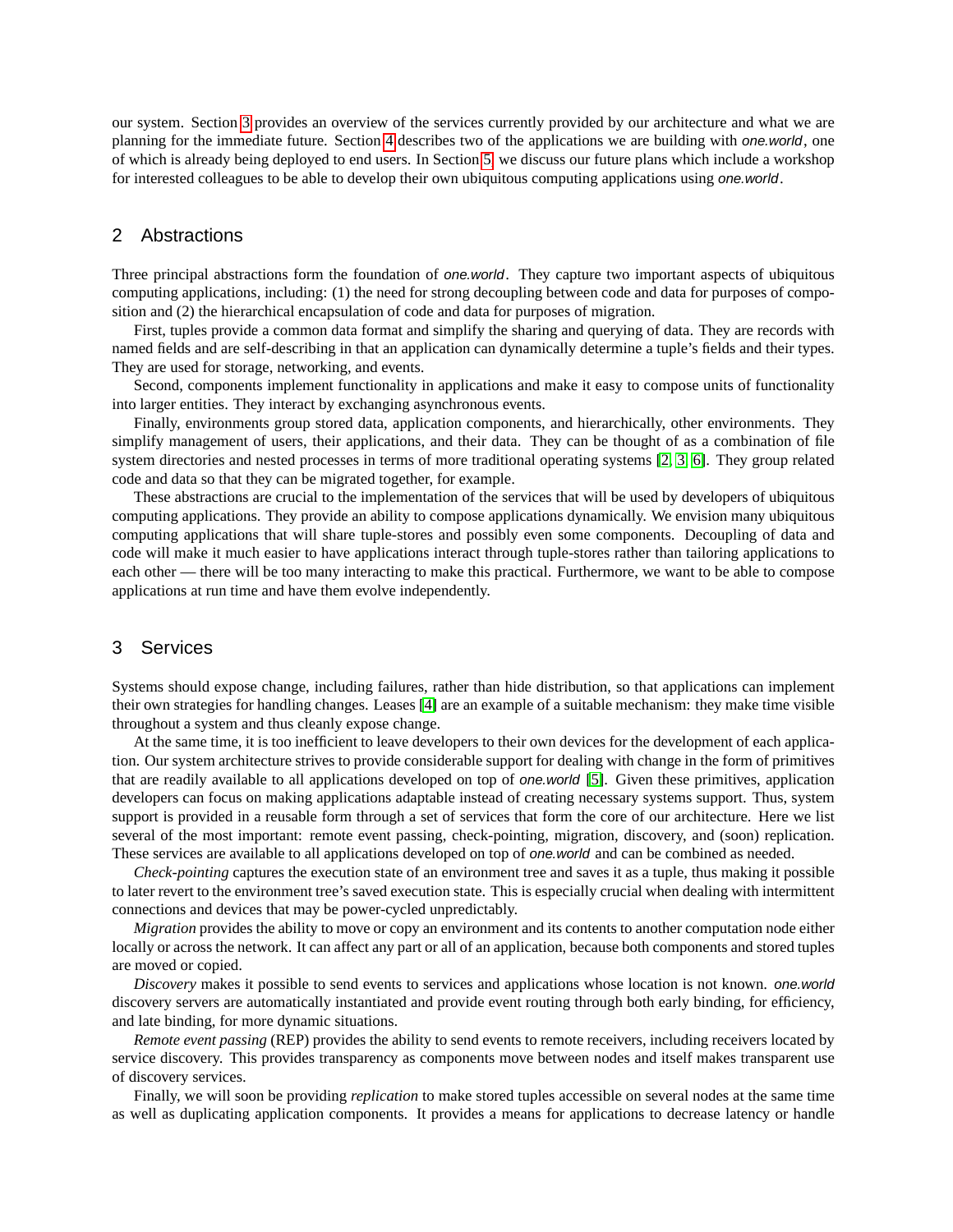more interactions by utilizing multiple nodes. Hand-in-hand with replication we will be providing a framework for application- or component-specific reconciliation to resolve changes to tuple-stores that occur on multiple replicated copies (in addition to tagging and logging primitives necessary to keep track of all the changes).

## <span id="page-2-0"></span>4 Applications

We are developing several applications using the *one.world* architecture. These range from applications that deal with a single form of user interaction all the way to smart environments that are expected to continually add new user interfaces and devices. We briefly describe only two of them here.

*one.radio* allows users to have their working environment follow them from node to node. It currently supports the migration of instant messaging (so that a user always receives messages no matter where they are located) and audio (so that audio conferencing or radio streams also follow the user) but can be generalized to any one.world applications. Screen windows and application state migrate to another node as the user changes physical location. Users can pick up other applications (or, eventually, replicated copies of them) as they move about and have them join the collection that follows them around. Note that the node the applications began running on does not need to keep running. *one.radio* is currently under development with text messaging and radio applications already implemented.

*Labscape* is a smart-space for cellular biologists [\[1\]](#page-2-5). Its initial goal is experiment capture at enough detail to be able to reproduce experiments at a later date with different equipment. Eventually, it will be used for experiment automation via robots programmed by example. Currently, as biologists move about their office and laboratory spaces, they plan, research, and conduct several experiments simultaneously, their applications (in this case, experiment planning and indexing tools) move about the laboratory with them, collecting and organizing information about what they are doing within the context of their experiment. This integrates personal devices worn by the user with sensors attached to objects and instrumentation at different workbenches. Several versions of Labscape are deployed at UW's Cell Systems Initiative and being used by real biologists in their daily work. (See [http://labscape.cs.](http://labscape.cs.washington.edu) [washington.edu](http://labscape.cs.washington.edu))

## <span id="page-2-1"></span>5 Closing remarks

In this paper, we have presented an approach to providing systems support for ubiquitous computing environments. These application platforms need to expose change, so that applications can implement their own strategies for adapting and systems, and they must support a high degree of decoupling, so that applications can be combined and extended at runtime.

We have introduced a system architecture for pervasive computing, called one.world, that achieves these goals. It cleanly separates data and functionality: tuples represent data and components implement functionality. Additionally, our architecture provides a set of powerful services, namely, check-pointing, migration, discovery, remote event passing, and replication, that serve as a foundation layer for many ubiquitous computing applications.

We have begun constructing applications using our framework and have already released to the research community a version of our system (available at <http://one.cs.washington.edu>). Currently, we are seeking to expand the number of both applications and developers using *one.world*. To this end, we are preparing to offer a workshop to interested colleagues in the fall of 2001 where they will be able to prototype their own applications.

# **References**

- <span id="page-2-5"></span>[1] L. Arnstein, S. Sigurdsson, and B. Franza. Ubiquitous computing in the biology laboratory. *Journal of Lab Automation (JALA)*, 6(1), Mar. 2001.
- <span id="page-2-2"></span>[2] P. Brinch Hansen. The nucleus of a multiprogramming system. *Communications of the ACM*, 13(4):238–241, 250, Apr. 1970.
- <span id="page-2-3"></span>[3] B. Ford, M. Hibler, J. Lepreau, P. Tullmann, G. Back, and S. Clawson. [Microkernels meet recursive virtual machines.](http://www.usenix.org/publications/library/proceedings/osdi96/full_papers/hibler/hibler.ps) In *Proceedings of the 2nd USENIX Symposium on Operating Systems Design and Implementation*, pages 137–151, Oct. 1996.
- <span id="page-2-4"></span>[4] C. G. Gray and D. R. Cheriton. [Leases: An efficient fault-tolerant mechanism for file cache consistency.](http://www.acm.org/pubs/articles/proceedings/ops/74850/p202-gray/p202-gray.pdf) In *Proceedings of the 12th ACM Symposium on Operating Systems Principles*, pages 202–210, Dec. 1989.